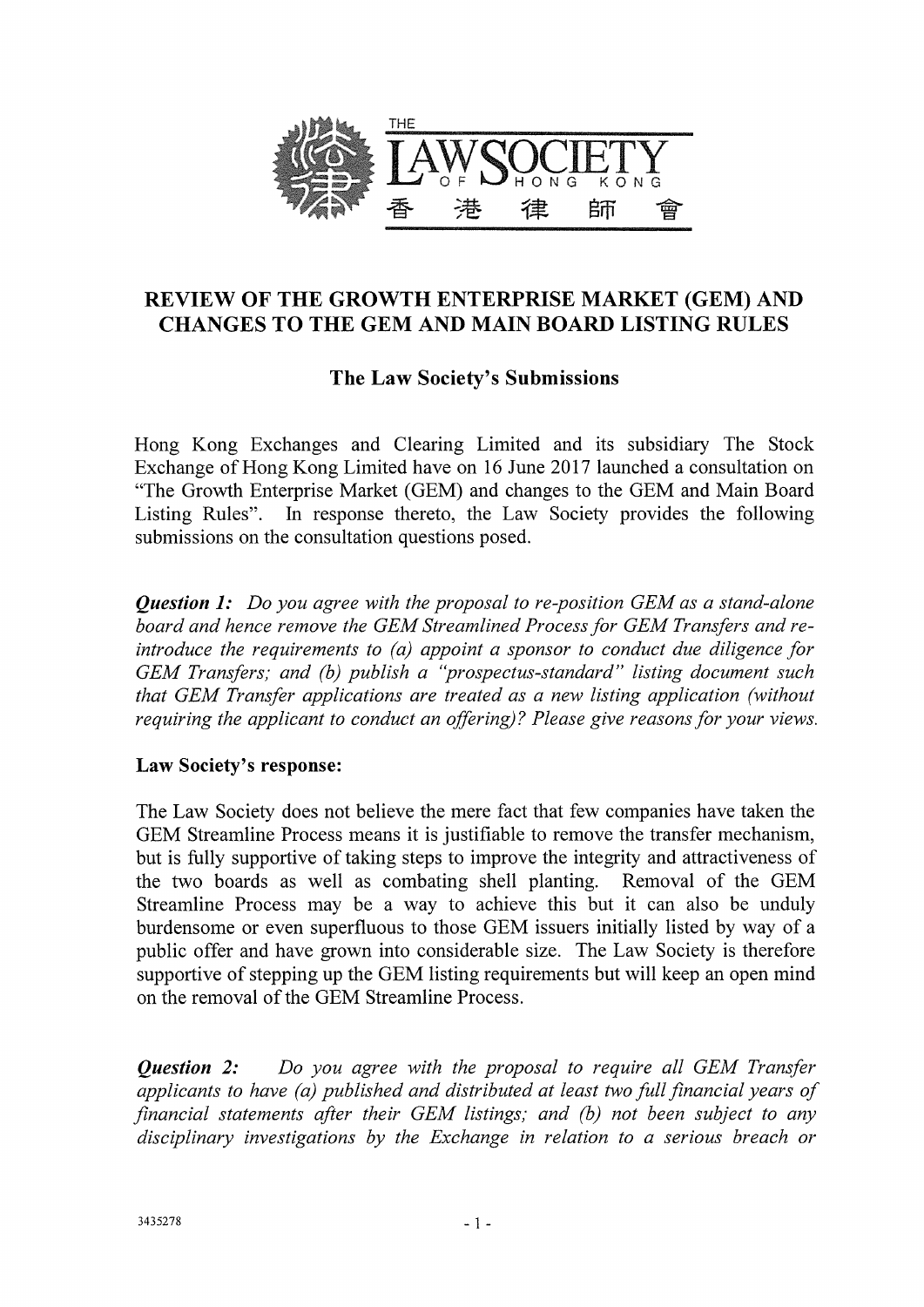*potentially serious breach of any Listing Rules for 24 months before they can be considered for a GEM Transfer? Please give reasons for your views.* 

**Law Society's response:** 

Agree.

*Question 3: Do you agree with the proposal to retain the current track record requirement under the GEM Listing Rules (i.e. two financial years)? Please give reasons for your views.* 

**Law Society's response:** 

Agree.

*Question 4: Do you agree with the proposal to retain the current practice of not requiring a GEM applicant that can meet the Main Board admission requirements to list on the Main Board instead of GEM? Please give reasons for your views.* 

## **Law Society's response:**

Agree.

*Question 5: Do you agree with the proposal to increase the Cashflow Requirement from at least HK\$20 million to at least HK\$30 million? Please give reasons for your views.* 

*The Hong Kong Stock Exchange invite suggestions on other potential quantitative tests for admission to GEM* 

## **Law Society's response:**

No comment.

*Question 6: Do you agree with the proposal to increase the minimum market capitalisation requirement at listing from HK\$100 million to HK\$150 million? Please give reasons for your views.* 

## **Law Society's response:**

The Law Society supports an increase in the minimum market capitalisation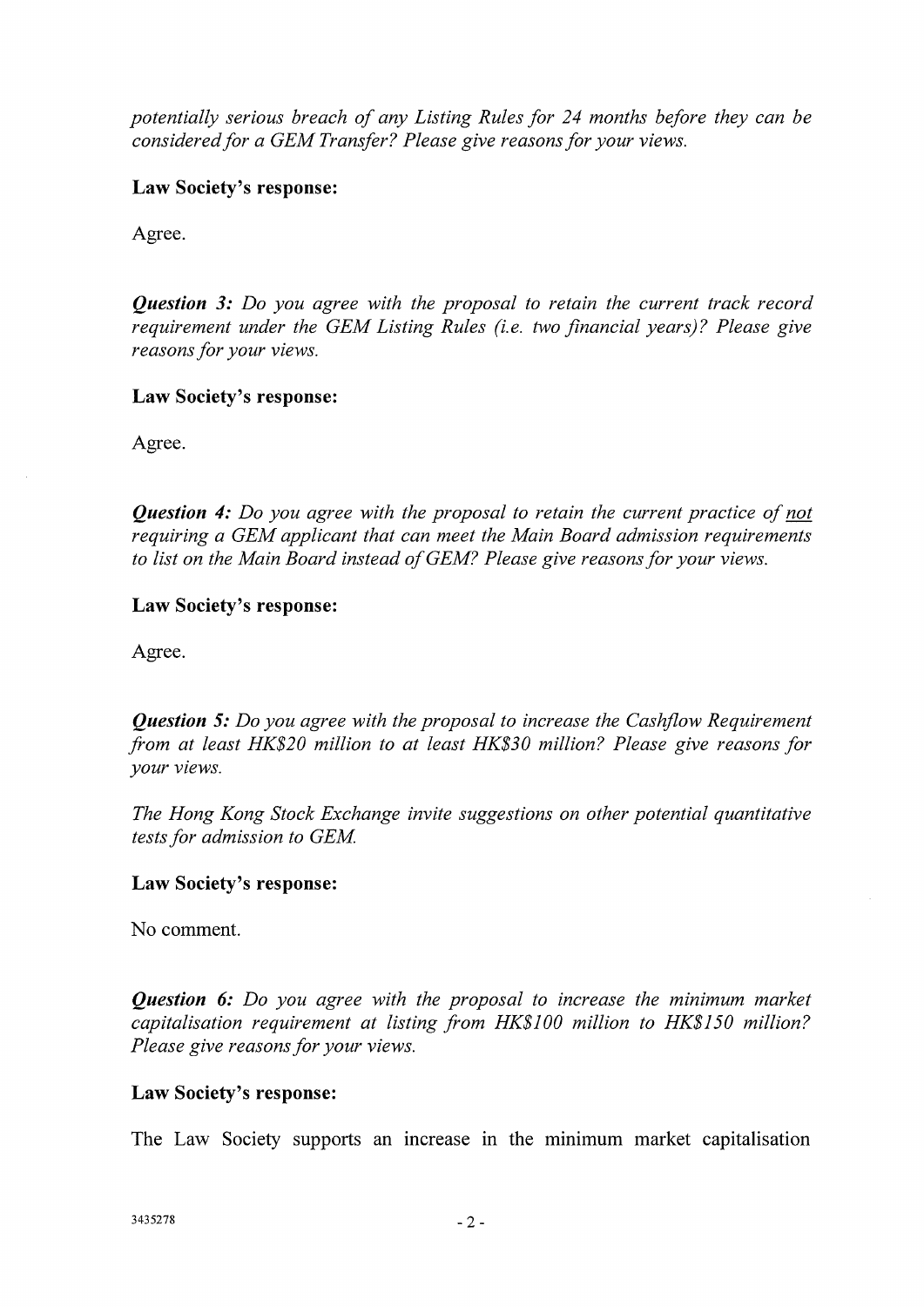requirement and is opened as to the size of the increase.

*Question* 7: *Do you agree with the proposal to increase the post-IPO lock-up requirement such that controlling shareholders of GEM issuers:* 

- *(a) cannot dispose of any of their equity interest in a GEM issuer within the first year of listing; and*
- *(b) cannot dispose of any interest in the subsequent year that would result in them no longer being a controlling shareholder as defined under GEM Listing Rule 1.01?*

*Please give reasons for your views.* 

## Law Society's response:

- (a) Agree.
- (b) Agree.

*Question 8: Do you agree with the proposal to introduce a mandatory public offering mechanism of at least 10% of the total offer size for all GEM IPOs? Please give reasons for your views.* 

## Law Society's response:

Agree.

*Question 9: Do you agree with the proposals to align the GEM Listing Rules on:* 

- *(a) placing to core connected persons, connected clients and existing shareholders, and their respective close associates with those under Appendix 6 to the Main Board Listing Rules and Guidance Letter HKEX-GL85-16 "Placing to connected clients, and existing shareholders or their close associates, under the Rules"; and*
- *(b) the allocation of offer shares between the public and placing tranches and the clawback mechanism with those in Practice Note 18 to the Main Board Listing Rules?*

*Please give reasons for your views.*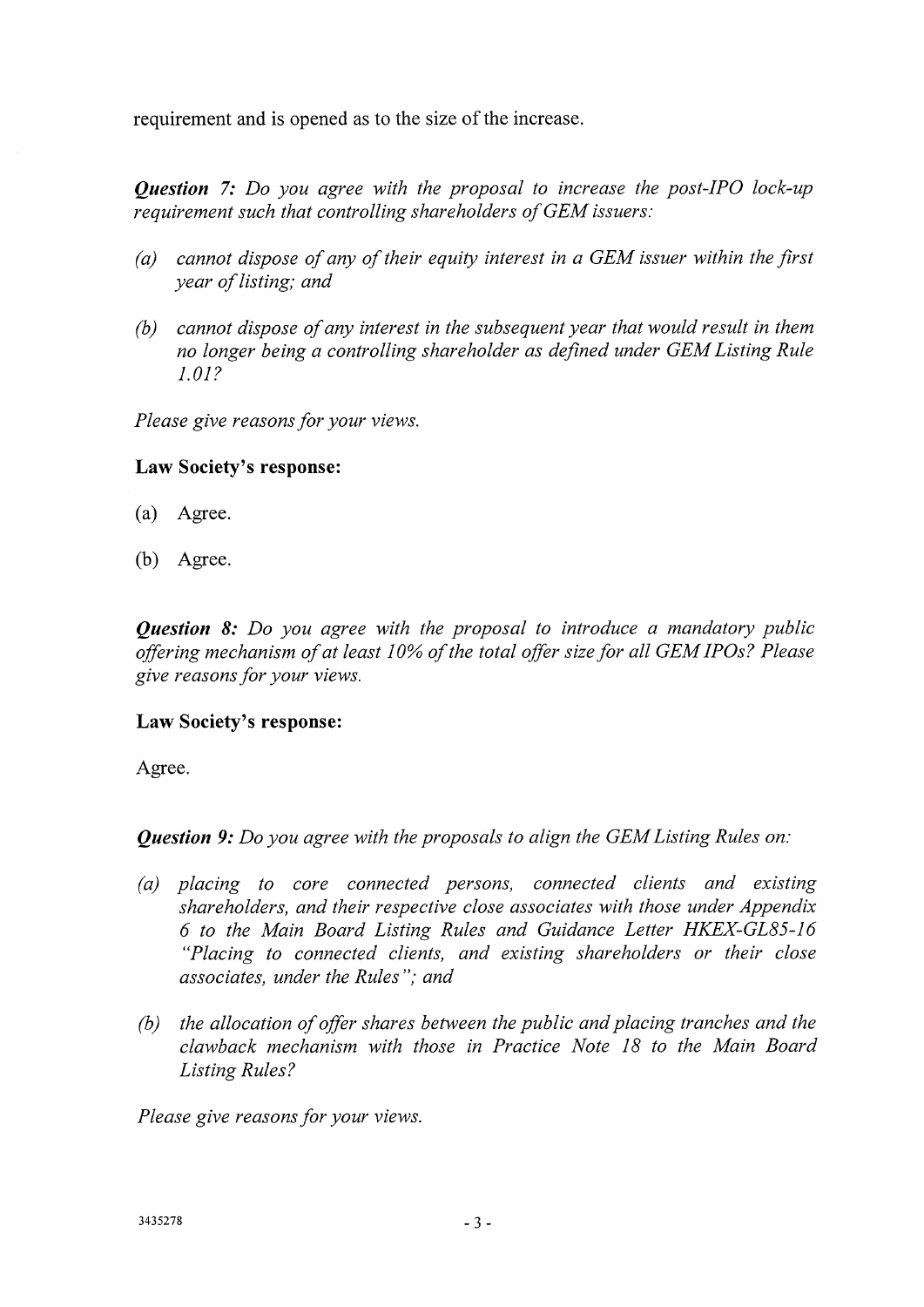## **Law Society's response:**

- (a) Agree.
- (b) Agree.

*Question 10: Do you agree with the proposal to increase the minimum public float value of securities from HK\$30 million to HK\$45 million? Please give reasons for your views.* 

## **Law Society's response:**

The Law Society supports an increase in the minimum public float requirement and is opened as to the size of the increase.

*Question 11: Do you agree with using the Profit Requirement to determine eligibility to list on the Main Board? If not, what alternative test should be used? Please give reasons for your views.* 

## **Law Society's response:**

Agree.

*Question 12: If you agree to retain the Profit Requirement, do you agree that the current level of profit under the Profit Requirement should remain unchanged? Please give reasons for your views.* 

## **Law Society's response:**

No comment.

*Question 13: Do you agree with the proposal to increase the minimum market capitalisation requirement at listing for Main Board applicants from at least HK\$200 million to at least HK\$500 million? Please give reasons for your views.* 

## **Law Society's response:**

The Law Society supports a proportionate increase and is opened to the actual size of the increase.